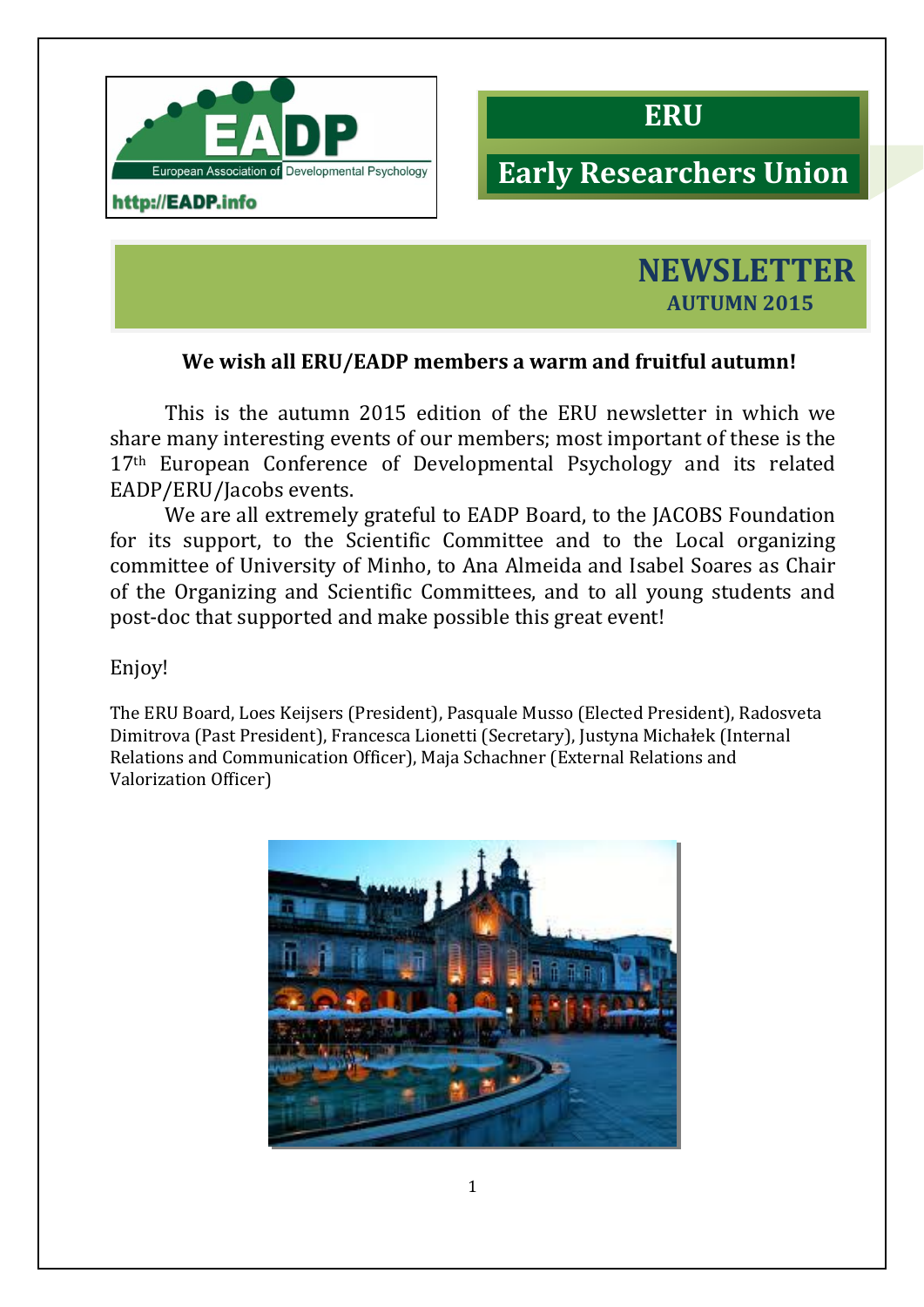#### **ECDP Pre-Conference Workshop: Reducing the research-practice gap**

In 2015, the EADP efforts towards a science for policies have been clearly stated. In this framework, it has been hold in Braga a pre-conference workshop entitled "Reducing the research-practice gap".

Participants came from very different backgrounds: researchers were very well represented (the topics") ranged from brain development to education, and their provenance from Japan to Sweden), but policy makers and member of associations were present as well.

To begin, the organizers Loes Keijsers (Utrecht University) and Maya Schachner (Potsdam University) asked everybody to state what they wanted to learn and what could have offered to the group. Then, the floor was handed to the first contribution: Barbara Reichle (Ludwigsburg University) and Metin Ozdemir (Orebro University) gave precious suggestions about prevention and the evaluation of intervention. After a very welcoming coffee break, the second contribution was focused on communication: through advices and a group activity, Loes Keijsers (Utrecht University) stressed the importance of defining our own key messages and of adapting them to the person we are communicating with.

After the lunch break, Christian Spiel (University of Vienna) deepened the relationship between science and policies, and explained possible ways of cooperation between research and political forces and programs. Lastly, Martyn Barrett (University of Surrey) brought his experience on European funding, especially concerning the involvement of policy makers in the research process.

Overall, this workshop has really been "food for thoughts". Participants received useful tips, had the opportunity to learn from the big experts in the field, and to create network with other researchers and professionals who shared similar topics or future aims. The Jacobs Foundation fellows are very thankful for this opportunity.

> Marta Casonato, University of Turin, Italy

# **ECDP Pre-Conference Workshop: Academic Grant Writing**

On Tuesday morning, September 8, 2015, for 13 young participants the conference started with the Jacobs Pre-Conference Workshop on Academic Grant Writing. This workshop consisted of two parts, the first on scientific writing, taught by Professor Dr. Robert Kail, and the second on grant writing, taught by Professor Dr. Susan Branje. The event was chaired by Professor Dr. Frosso Motti-Stefanidi and Dr." Radosveta Dimitrova, and was generously supported by the Jacobs foundation.

Attending this event was a really nice experience. During the first part, Professor Kail focused on the level of sentences and paragraphs, teaching us how to form and structure our writing. He generously gave us many tips on this topic, which were very enlightening. He also made his lecture very engaging, by using many exercises which each of us responded to on a chat room – the anonymous responses were then shown to the group on discussed.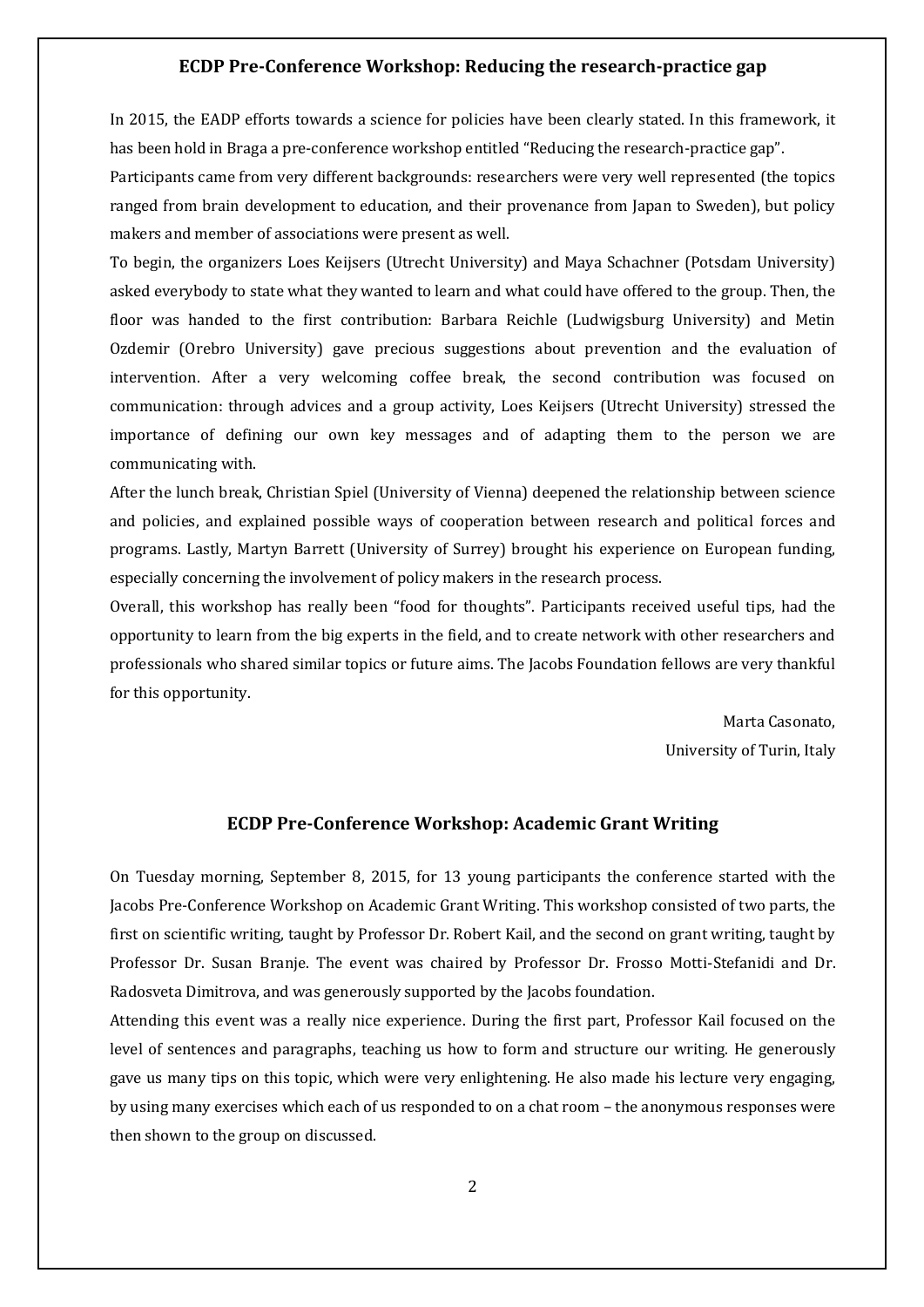The structure of the workshop was very helpful. After this focus on the sentence and paragraph level, during the second part of the workshop Professor Branje focused on grant proposal writing. With the use of many successful as well as less-than-optimal examples, she guided us through the parts of a strong grant proposal. Professor Branje's lecture was very useful to help us see the big picture after having attended the first part of the workshop.

All attendees were deeply engaged during the hours of this workshop, and all of them expressed their gratitude and satisfaction for the result. Personally, I felt this workshop changed the way I see how writing should be done more efficiently, and motivated me to exercise new skills. I really feel deep appreciation for both the EADP and the Jacobs foundation for giving me the opportunity to attend this skill-building workshop. It is my hope that such events will continue being organized and held in the future.

> Stefanos Mastrotheodoros, University of Athens, Greece

#### **ECDP - Lunch with Senior Scholars**

The ERU at EADP organized ten lunch tables for meetings with leading scholars at the 17th European Conference on Developmental Psychology, which gave students and early career scholars the opportunity to network with senior scholars in the field.

The event involved 50 early career and 20 senior scholars and we do hope that it is going to be very successful in further increasing student and early career participation and creating mentorship opportunities.

#### **9th September 2015**



#### **Table 1**

Senior scholars: Luc Goossens (KU Leuven, Belgium) & Jay Belsky (University of California, USA)

**Early career-scholars:** Joana Costa Leite, Goda Kaniušonytė, Chloe García, Oriola Hamzallari, Luisa Fernanda Estrada Gómez

Summary of the lunch meeting *Joanna Costa Leite (University of Porto, Portugal)* 

Drs. Luc Goossens and Jay Belsky introduced themselves and them the PhD students/early scholars gave a brief overview of their PhD work, described their interests, which included topics such as implications practices, it was also discussed cultural differences and its implications in the development of children.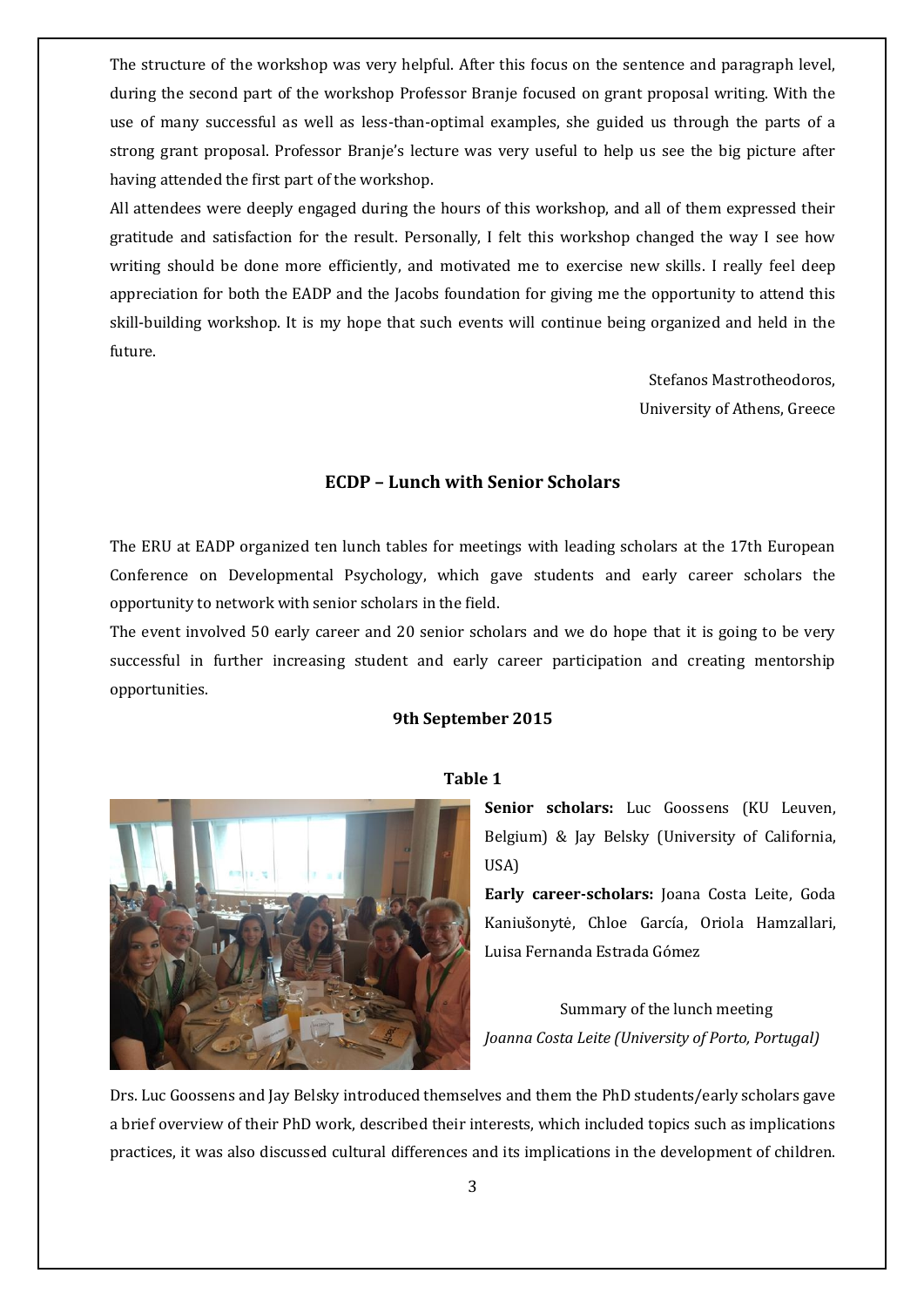Some of students/early scholars were focus on children and other adolescents. All found an excellent idea to mix early scholars and seniors' scholars.

#### Table 2

**Senior scholars:** Prof. Dr. Christiane Spiel (University of Vienna, Austria) & Prof. Dr. Christina Salmivalli (University of Turku, Finland)

Early career-scholars: Natalie Harrison, Martina I. Heinrich, Mateusz Platos, Monica Buta, & Alexandra Sabou"



Summary of the lunch meeting Alexandra Sabou (University Babeș-Bolyai, *Romania*)

In the beginning of our lunchtime discussion we introduced ourselves and our research interests. Natalie Harrison and Martina Heinrich shared their research interest in sibling bullying. We talked about differences between sibling bullying and bullying in school or at the

workplace. Mateusz Platos described his interest in the bullying experience in children with autism spectrum disorders and the fact that they are victims of bullying more often than typical children. Monica Buta talked about her research on deceptive behavior in children, while Alexandra Sabou was interested in the relationship between executive functioning and anxiety. Then the discussion was followed by reflections on different facets of bullying and possible interventions. Prof. Christiane Spiel talked about the importance of research implementation and shared her experience in the Global Implementation Initiative, which promotes interdisciplinary collaboration in an effort to bridge the practice-research gap. Prof. Christina Salmivalli discussed several areas in which this initiative can be of great help in informing the community, like the benefits of breast feeding. In exemplifying this subject, professor Salmivalli shared some insights about implementing the anti-bullying KiVa program in Finland. She talked about the importance of having the support of the ministry of Education in promoting the program in Finnish schools and emphasized the positive impact of the program in the schools that were actually involved in implementing it. In discussing how the results of an intervention are evaluated, Prof. Spiel and Prof. Salmivalli, differentiated between looking at isolated results or at an evidence-based quantitative analysis. Then we talked about the importance of having the ministry's support in other countries when trying to implement a program at a national level. After the lunch, several people reflected on their experience.

*Feedback and suggestions:* Participants enjoyed this discussion and considered it to be useful in exchanging ideas and different views on research practices and anti-bullying programs. They appreciated the input of the senior scholars and they considered it was very inspiring to talk about implementations issues and cultural differences. In future lunchtime sessions they are looking forward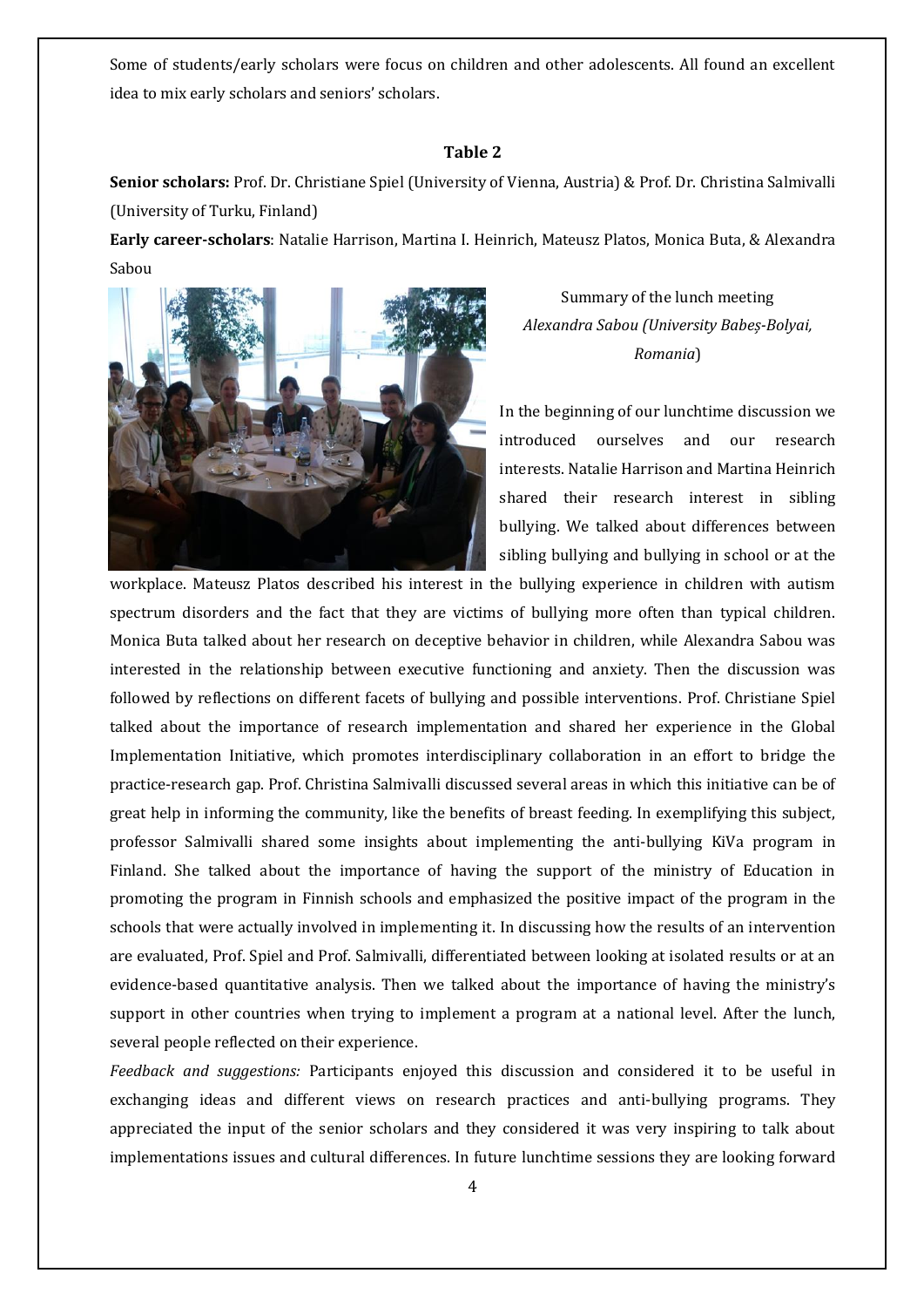to discuss more and receive further feedback on their own research or future perspectives. We hope that this initiative will continue during future conferences.

#### **Table 3**

**Senior scholars:** Prof. Dr. Chantal Kemmer (University of Utrecht, The Netherlands) & Assoc. Prof. Laura Visu-Petra (University of Babes-Bolayi, Romania)

Early career-scholars: Serena Guneș, Marta Casonato, Melania Moldovan, Joanna Papieska and Helen Rodger

Summary of the lunch meeting *Melania%Moldovan%ȋè8Bolyai,% Romania)*

The lunch meeting started with a brief selfdescription, when we found out that we were quite a heterogeneous group regarding our research interests. Serena Gunes



(Middle East Technical University, Turkey) studies parent-adolescent conflict, while Marta Casonato (University of Turin, Italy) is focused on attachment and adoption. Joanna Papieska's (University of Leuven, Belgium) research is on social competence development in primary school and Helen Rodger's (University of Fribourg, Switzerland) is on development of emotion recognition. Melania Moldovan (Babes-Bolyai University, Romania) is exploring the relation between theory of mind, executive functions and anxiety. Our seniors are conducting various studies, in the neurobiological development of the social brain (Prof. Dr. Chantal Kemmer) and development of executive functions (Assoc. Prof." Laura Visu-Petra). Next, we discussed autism spectrum disorders and participants expressed their opinions on how appropriate are the measures of its deficits and also on the difficulty of integrating the non-confirmatory results in the literature. The discussion slowly turned towards the issue of unpublished data, which can be informational but isn't acknowledged by the research community, hence slowing down the discovery process. Furthermore, there was a general concern about the fact that research grants are invested in important research topics, but might leave other topics less explored. Participants then asked the seniors about their career paths and the factors that influenced their choices. Assoc. Prof. Laura Visu-Petra and Prof. Dr. Chantal Kemmer were kind enough to offer us suggestions on howwe can still make good use of our hard-work and acquired knowledge, even though we might want to change our work direction or explore new research opportunities. We also understood there are differences regarding the work of a researcher in European countries; in some of them (e.g. Romania) teaching is necessarily included, while in others (e.g. Netherlands) it isn't necessarily required. On all of these topics, we expressed opinions and exchanged our own experiences as students and also researchers. The various research topics and the cultural diversity enriched our perspectives, making the lunch a wonderful and insightful experience.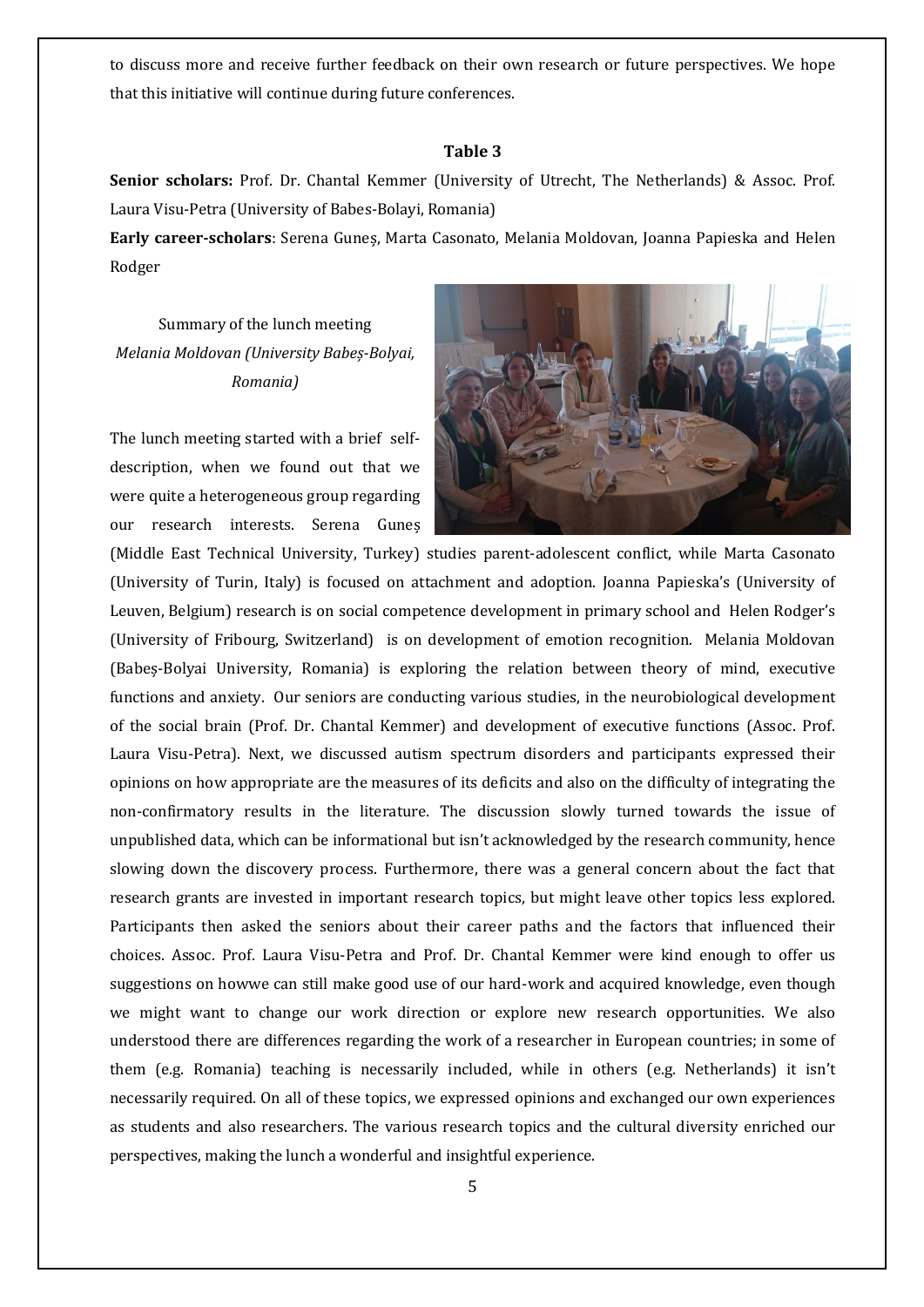## **Table 4**

**Senior scholars:** Brit Oppedal (Norwegian Institute of Public Health) & Márta Fülöp (Hungarian Academy of Sciences)

Early career-scholars: Basel El-Khodary, Carla Malafaia, Diana Farcas, Jana Vietze, Pasquale Musso



Summary of the lunch meeting *%%%%%%%%%(Diana%Farcas,%ISCTE8Lisbon%University%Institute,% %%%%%%%%%%%%%%%%%%%%%%%%%%%%%%%diana.farcas@iscte.pt)*

As shown in the previous photo, two senior and five junior scholars participated in this lunch table, which started with the presentation of the attendees and their research interests. This small introduction helped us determine that identity and adjustment

were two topics of common interest among all of us. Therefore, the rest of the discussion evolved around these topics, focusing on their conceptualization, antecedents and consequences. In addition, we also debated the way they apply to different samples, such as children living in war conditions, emerging adulthood immigrants, first and second generation immigrant children, as well as refugees.

The senior scholars shared the dates of future conferences where we could meet and share the results of our research. It is our goal to keep in touch and hopefully new mentorship opportunities will be created as a result of this interesting lunch session which extended our research network connections.

# 10th September 2015 **Table 1**

**Senior scholars: Paul Harris (Harvard University, )** USA) & António José Santos (ISPA-Instituto Universitário, Portugal) Early career-scholars: Ilona Skoczeń, Łukasz Tanaś, Heike Wadepohl, Aylin Kocak, Sarah Poland

Summary of the lunch meeting Ilona Skoczeń (Cardinal Stefan Wyszyński University *in Warsaw, Poland) & Łukasz Tanaś (University of Social%Sciences%and%Humanities,%Poland)*



Five early career scholars from Poland, Germany, Turkey and the United Kingdom joined the lunch session with prof. Paul Harris and prof. António José Santos. Following the welcome message, everyone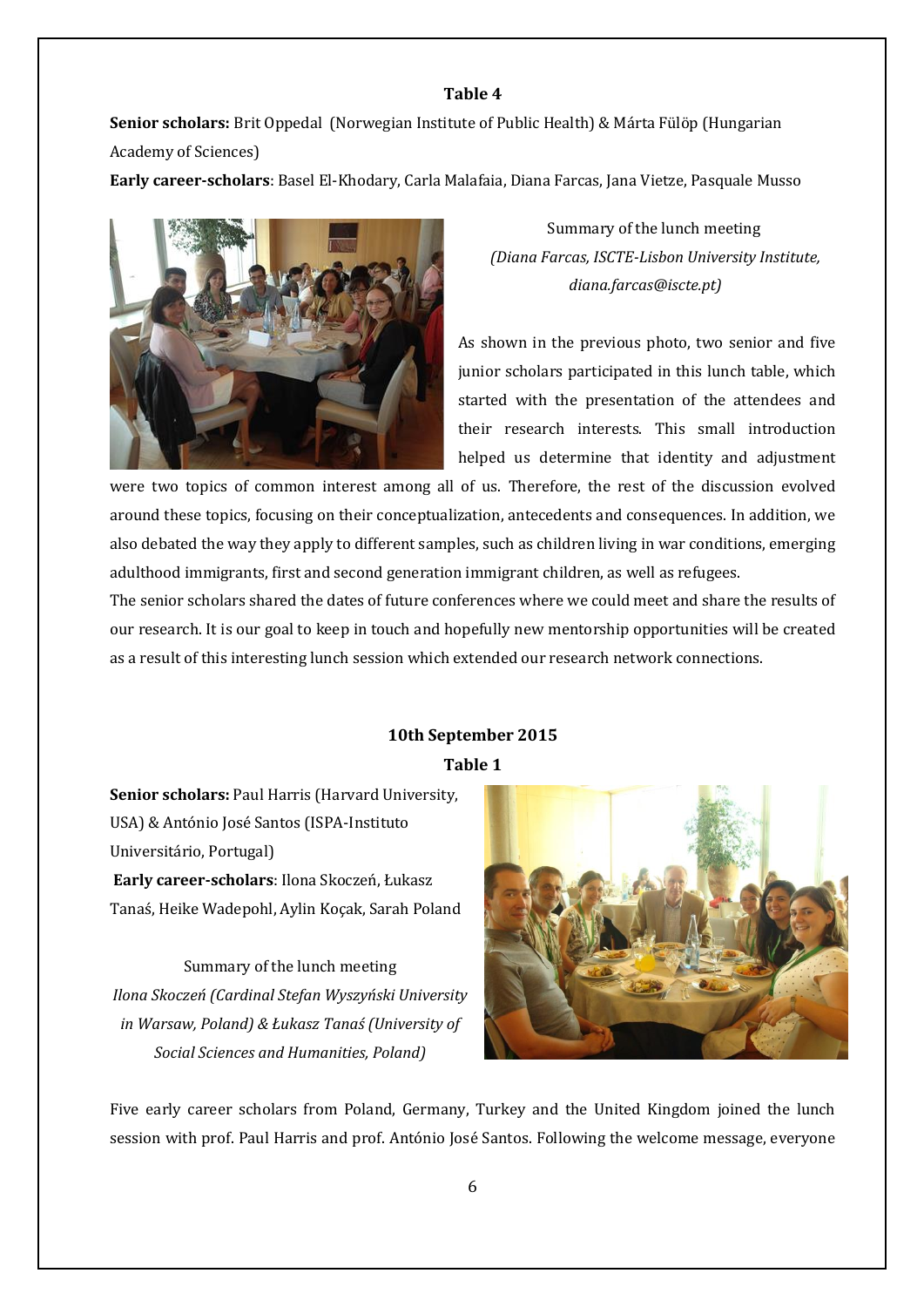introduced themselves and spoke about their research topics and current stages in their career development.

Our discussion covered a wide range of topics. Some cross-cultural differences were discussed regarding access to core books published in psychology. We also mentioned the current status of developmental research in academia and its traditional links, for better or worse, with pedagogy. Some of the early career scholars asked for advice on working efficently in two settings that are common in developmental psychology: research on basic issues and practical, applied educational programs. Paul Harris suggested that it's sometimes worth emphasizing our trained strengths, rather than trying to accommodate to the environment. António José Santos advocated the benefits of forming interdisciplinary teams.

The second part of our discussion related to the current state of psychology and what other trends" might come following cognitive science. One remark regarded studies that rely on a very minor subset of languages and cultures. Paul Harris suggested that one solution to this problem might be to focus research on basic, universal human concepts, like those identified by a professor of linguistics, Anna Wierzbicka.

#### Table 2

**Senior scholars:** Prof. PhD Maria José Rodrigo (University of La Laguna, Spain) **Early career-scholars**: Ana Carla L. R. Accioly, Jessica Armitage, David Hammer, and Dawn England



Summary of the lunch meeting *Ana%Carla%L.%R.%Accioly%(University%of%State%of% Rio%de%Janeiro,%Brazil)*

There were four early career scholars coming from Australia (2), Brazil and United States. Unfortunately, Prof. PhD Ciğdem Kağitçibaşi (Koç University, İstanbul) had to do an emergency procedure and could not

come to the Conference, including participating in this lunch time at this table. The student Carla Silva could not attend this lunch session as well. After introductions and welcoming messages, Prof. Maria José Rodrigo asked each junior scholars to talk about their research topics, interests and their current stages in pursuing a Doctorate Degree. Ana Carla Accioly (University of State of Rio de Janeiro, Brazil) told that she is studying maternal responsiveness in primiparous in Rio de Janeiro. Jessica Armitage (Melbourne University, Australia) said that her interest is mind development in adolescents, the developmental precursors of mindfulness, specifically, dispositional mindfulness in late adolescence to emerging adulthood. David Hammer (University of Wollongong, Australia) talked about his study about self-regulation in early childhood and its structure factor and predictive validity. Dawn England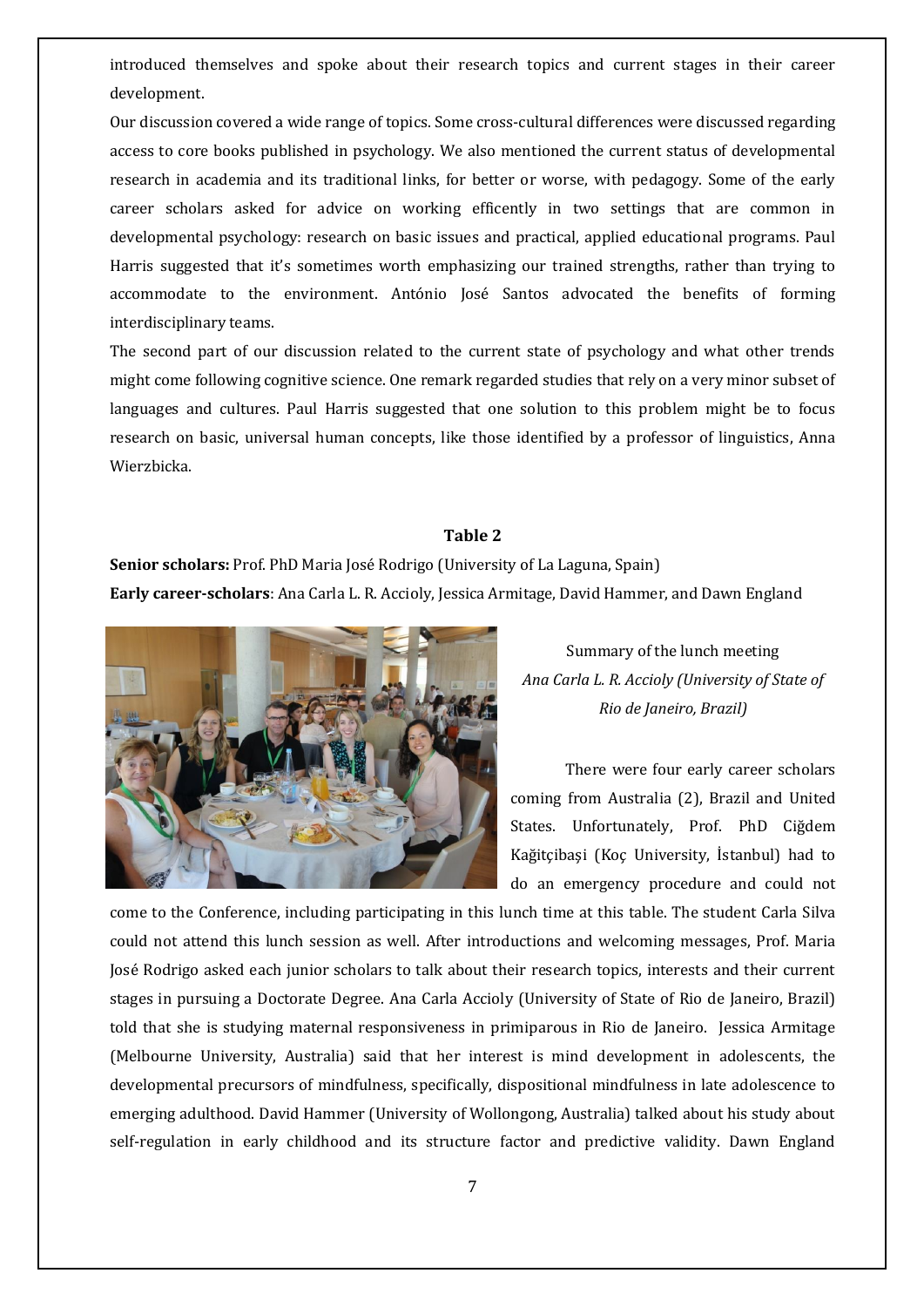(Arizona State University, USA) said that she is studying about gender development in middle school. Gender typicality, felt pressure for gender conformity (pressure from parents, peers, or teachers), gender norm resistance and also how gender creates an impact about their choice in studies. Most of the students, except Ana Carla from Brazil, were at the end of the Doctorate Degree. As Ana Carla is at the beginning of data assessment, Prof. Maria José Rodrigo and the other students suggested two diferent pathways for her research: either select few predictors and study them more deeply, or select more predictors and do a quantitative research. Prof. Maria José also presented a little introduction of her intervention work in Spain and the importance of having connections with the Government in order to receive support and help to implement a project. All participants liked this opportunity to meet and talk with the senior scholars and exchange knowledge and experience with other early career students.

#### **Table 3**

**Senior scholars:** Evelien Crone (University of Leiden, The Netherlands) & Ariel Knafo (Hebrew University of Jerusalem, Israel)

**Early career-scholars**: Ursula Moffitt, Oana Rebega, Carolina Cortez , Stefanos Mastrotheodoros, Caspar van Lissa

#### Summary of the lunch meeting

*Caspar%van%Lissa%(University%of%Utrecht,%The%Netherlands)*

Our lunch session with Evelien Crone (EC) and Ariel Knafo (AK) led to a productive and interesting discussion. AK took the initiative to contact all guests a few weeks beforehand, which gave us an opportunity to become acquainted prior to the meeting. Therefore, we could jump right into a discussion of our diverse research interests and perspectives. Oana Rebega (OR) started the discussion with an open question regarding the key factors that contribute to children's prosocial behavior. AK pointed out that prosocial behavior is an umbrella term for a family of related behaviors, which are differentially predicted by values, empathic emotions, and situational context. Caspar van Lissa (CL) added that empathic emotions further motivate different responses, depending on the person one empathizes with, and the specific emotion that person expresses. Different emotions call for different responses, e.g., sadness calls for comforting, happiness calls for shared celebration, anger calls for indignation or pacification. EC shared the interesting question whether it is possible to act prosocially without awareness. This question emerged from a discrepancy in her research: Children spontaneously engage in prosocial behavior, which is accompanied by reward-related activation in the striatum. However, these same children underreport their own prosocial behavior. CL suggested that children might underreport their prosocial behavior, because drawing attention to your altruistic actions might lead others to perceive such behavior as instrumental, rather than altruistic. OR pointed out that cognitive empathy, the ability to understand others, can in fact be used instrumentally to hurt others through relational aggression. Considering the relation between prosocial and aggressive behavior, AK suggested that humans likely evolved to act both prosocially and aggressively, and that both these behaviors are usually group-oriented. People primarily act prosocially to ingroup members, and aggressively to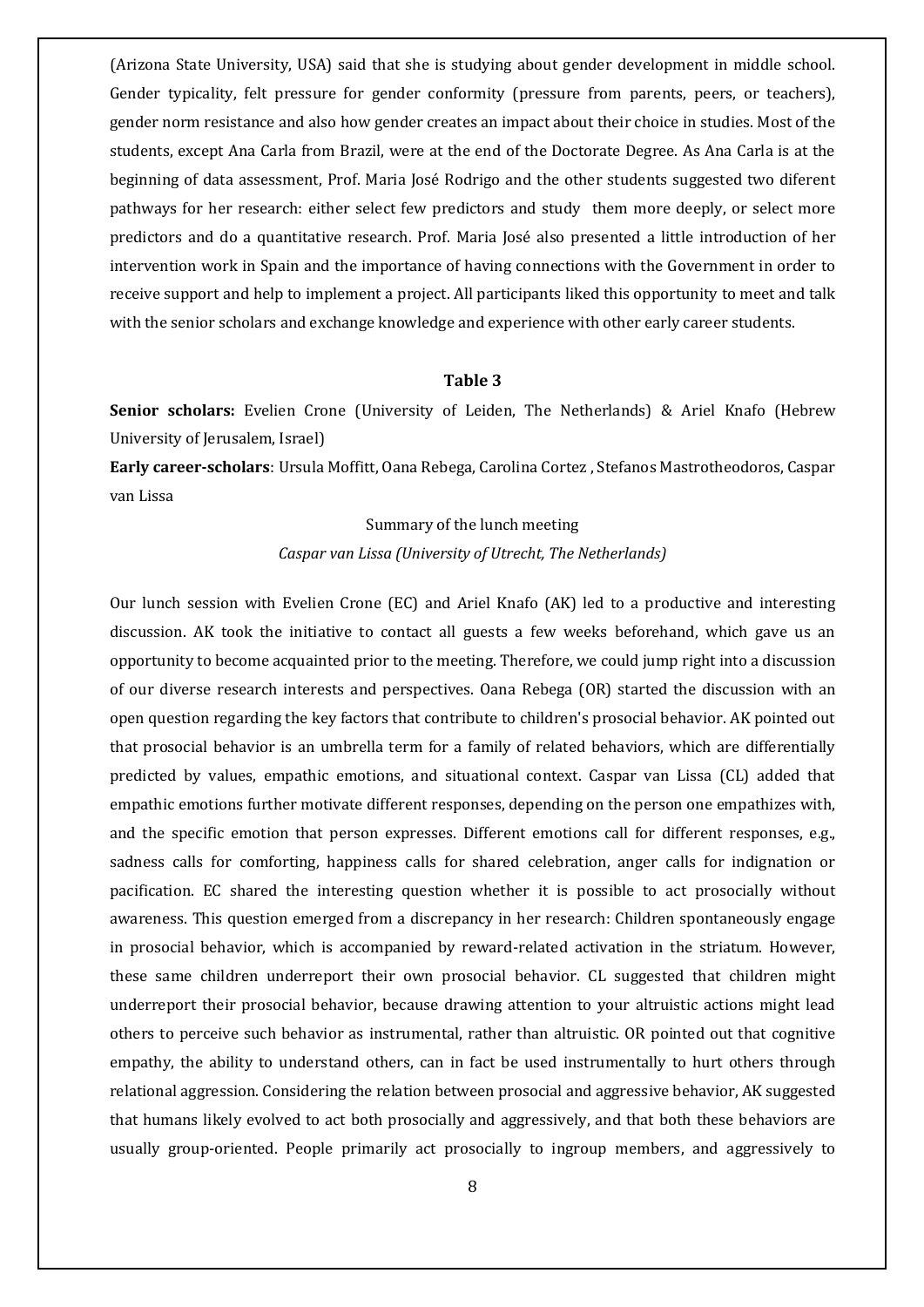outgroup members. Ursula Moffitt's (UM) work tries to overcome these group boundaries, as she studies whether promoting diversity in the classroom can buffer links between discrimination in the school context, and minority adolescents' psychological outcomes. EC added that age is also a factor: adolescents differentiate more between the targets of prosocial behavior than younger children. At this point, OR and Stefanos Mastrotheodoros (SM) had to leave the table, because they were nominated for best poster awards. They later expressed disappointment at this scheduling conflict, as they would have enjoyed continuing the discussion further. After desert, the discussion transitioned to emotion regulation. CL found that adolescent-parent conflict predicts greater emotion dysregulation for highempathy adolescents than for low-empathy adolescents. Carolina Cortez (CC), who practices clinical psychology in Lisbon, asked whether this was also the case for emotion regulation strategies. CL pointed out that, indeed, emotion regulation strategies also suffered as a result of more frequent conflict. CC mentioned that some of her clients (children) report quite effective strategies for dealing with negative emotions due to conflict with parents. She considers it important to listen to these children's effective emotion regulation strategies, and teaching them to children who lack effective strategies. Furthermore, in her clinical practice, she noticed that many parents do not know how to communicate with their children. CL mentioned having similar impressions during observational research on conflict discussions, as if parents respond to an outdated image of the child. This is in line with prior research, which found that outside observers' reports of adolescent-parent conflict discussions are typically more in line with adolescents' reports than parents' reports. Children develop so rapidly that it might be" difficult for parents to keep up. Bringing the discussion to a close, AK points out that this corresponds to the key message from Paul Harris' keynote address: many developments occur even earlier than we expect them to.

#### **11th September 2015**

#### Table 1



Senior scholars: Adriana Sampaio (University of Minho, Portugal) & Hana D'Souza (University of Birkbeck, UK)

Early career-scholars: Liliana Capitão, Nira Wahle, Maria Munozserrano, Asma Akther and Evangelia Kouklari

Summary of the lunch meeting Evangelia Kouklari (University of Greenwich, UK)

This lunch session united 5 early career-scholars (EC) coming from different institutes from all over the world such as Portugal (1), Israel (1), Australia (1) and United Kingdom (2) to Dr. Adriana Sampaio (University of Minho, Portugal) and Dr. Hana D'Souza (University of Birkbeck, UK) for a very interesting lunch chat. After introducing themselves, each EC addressed a short description of their research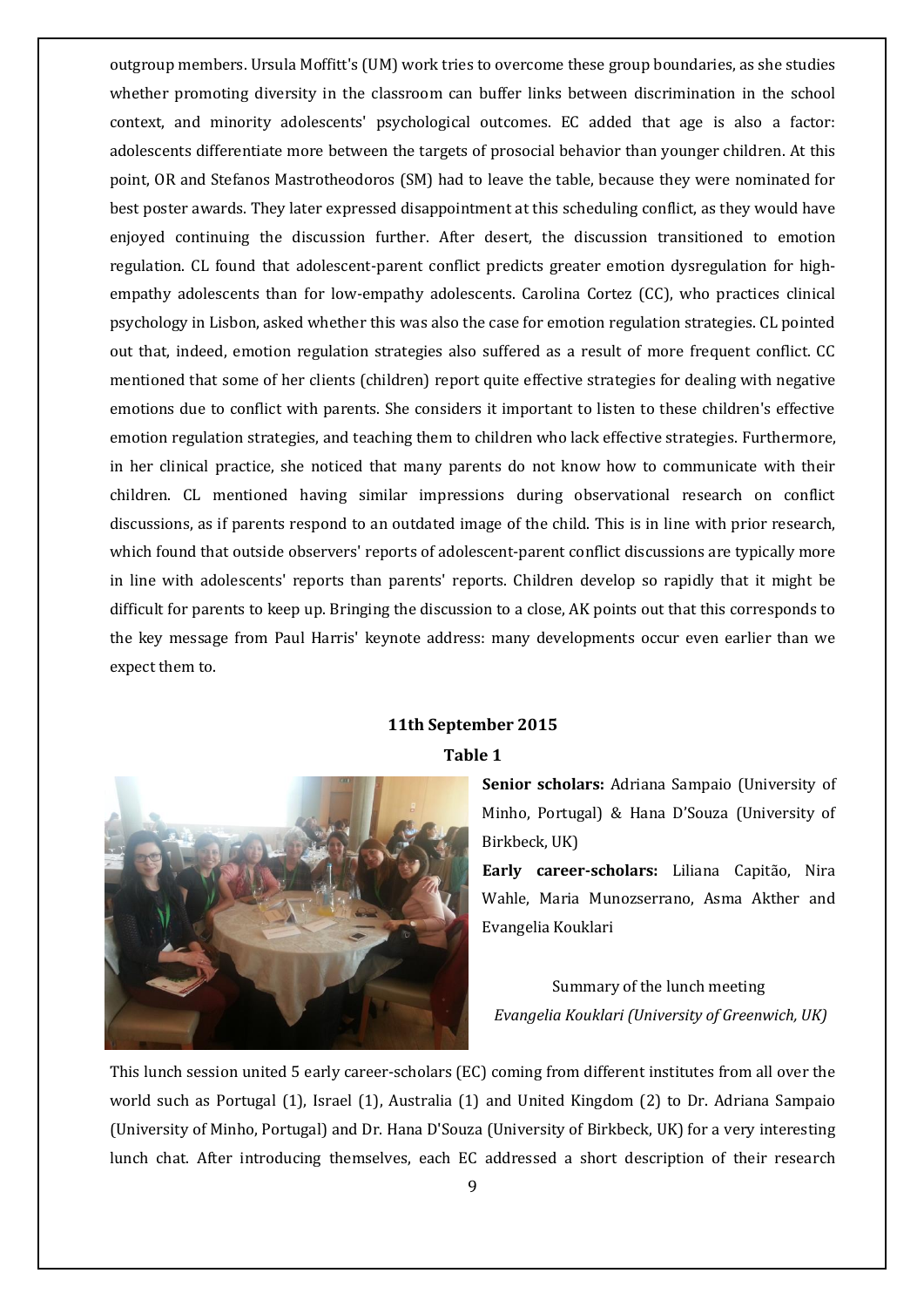projects and general interests as well as personal aspirations and prospective career paths. Drs. Sampaio and D'Souza followed with brief overviews of their own work. As expected, there was a diversity of research pathways among the discussants, however it was attempted to identify potential interrelationships and overlaps between the research projects. Assessing children and adolescents in cross" cultural" environments," data" collection" with" either" quantitative" or" qualitative" approach," investigating neurodevelopmental disorders as well as pro and antisocial behaviours were some of the emerged discussion topics. Nevertheless, the biggest chunk of our table's conversation went to the impact of career choices on personal life and how to create opportunities to make the most out of one's professional development. Dr. Sampaio shared her views and experiences throughout the different stages of her career and encouraged the early scholars to follow their dreams. Finally Dr. D'Souza stressed the importance of doing research that inspires you and collaborating to achieve your goals. All discussants were very pleased at the end of lunchtime and exchanged email addresses for future contact. The ECs mentioned it was an amazing idea to meet such prominent researchers and discuss career opinions. However it was suggested that the time was very limited and that it would be more beneficial to schedule each lunch session with researchers working on the same/relevant topics from now on. In general it was a very positive and interesting occasion that should be established across the conferences.



#### **Table#2**

Senior scholars: Judi Mesman (Leiden Universit, The Netherlands) & Stephen Russell (University of Arizona, USA) **Early career-scholars**: Salvatore Ioverno, Daniela Freitas, Elham Assary, Eva Bruyneel, Aybegum"Memisoglu

Summary of the lunch meeting *Elham%Assary%(Queen%Mary,%University%of%London,% UK)*

The lunch session started by a brief introduction from each attendee. The research subjects were varied across the table, from parenting to behavioural genetics to discrimination and LGBT. Dr Mesman and Dr Russell both emphasised the importance of being open to learning from and interacting with research and researchers from areas that may seem unrelated to our own research areas. They drew on their own experiences of starting international and interdisciplinary collaborations, sometimes starting with an informal conversation at a conference or even at inter-departmental events.

The conversation also covered career planning, with Dr Russell and Dr Mesman both noting that there are two main approaches, one in which the academic is focused on long term planning to conduct research concerning an overarching theme (more in depth), or another where the career planning is"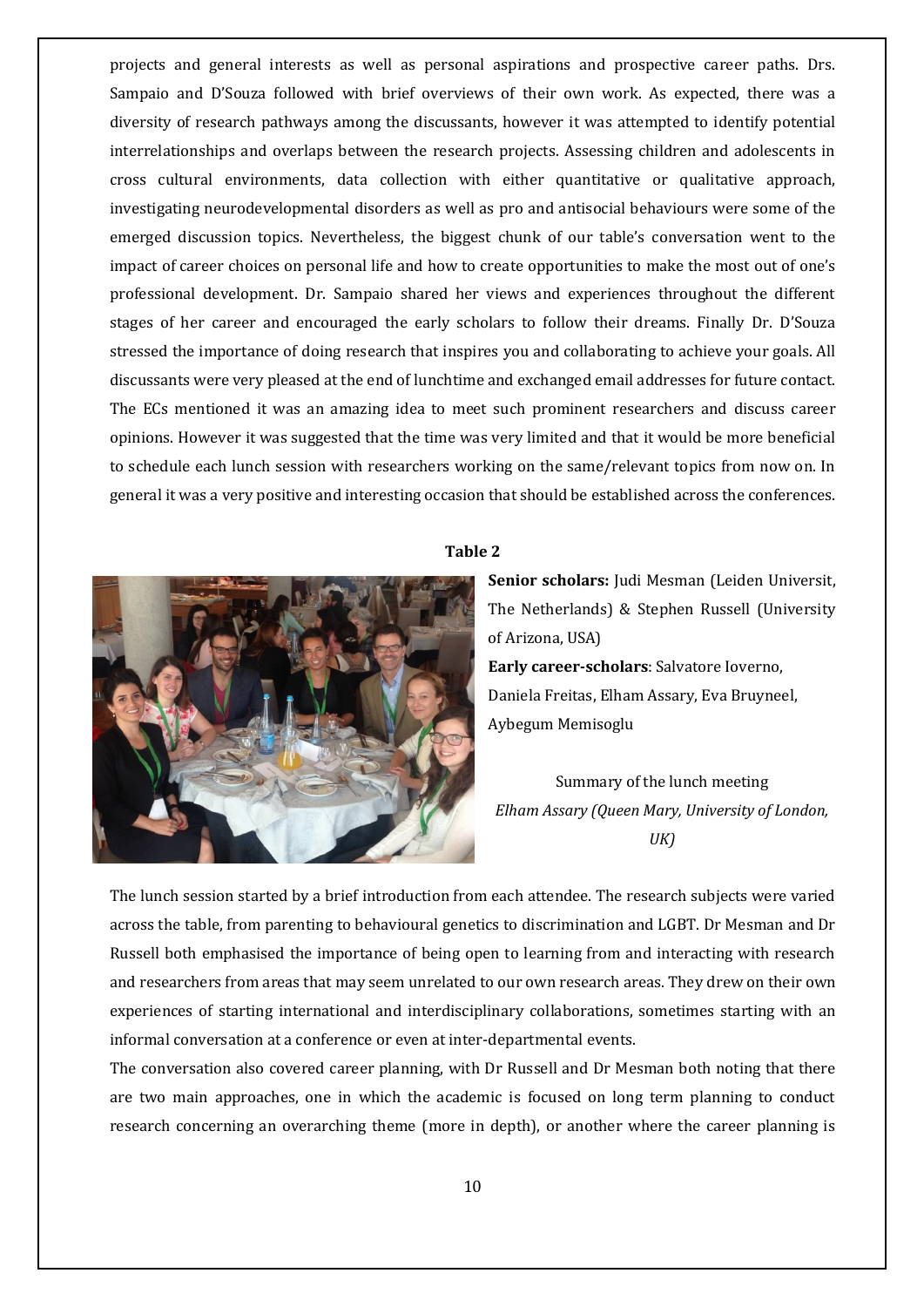more flexible and research is conducted in more varied areas (more in breadth) and is sometimes situationally driven.

We also talked about the importance of how research ideas are pitched and the difficulties in securing funding and the necessity of being flexible with regards to location, when pursuing post-doctoral opportunities.

Overall, it was a very pleasant lunch session and early career researchers were glad for the opportunity to meet with and learn from more senior academics attending the conference.

#### **Table 3**

**Senior scholars:** Alexandra Freund (University of Zurich, Switzerland) & Paula Paixão (University of Coimbra, Portugal)

**Early career-scholars**: Roberta Frontini, Carolina Castro, Mirjam Weis, María Concepción Moreno Maldonado & Maaike Engels

Summary of the lunch meeting *Maaike Engels (Catholic University of Leuven, Belgium)*



Five junior scholars – coming from Spain, Colombia, Germany, Portugal and Belgium – had the opportunity to attend a lunchtime session with Prof. Alexandra Freund and Prof. Paula Paixão. The lunchtime session started with an introductory round in which each scholar addressed their research topics, interests and the current stage in their PhD-project. As expected, the research topics and interest were diverse. The different PhD-projects address the role of family cohesion in pediatric obesity (Roberta Frontini), social inequalities and adolescents' health (psychosomatic symptoms and life satisfaction) (María Concepción Moreno Maldonado), the relation between family characteristics (mothers' education, values and control) and children's prosocial behavior (Mirjam Weis), the association between virtual social networks and subjective well-being of older people (Carolina Castro), and the role of classroom social dynamics (peers and teachers) in shaping adolescents' academic engagement (Maaike Engels). This diversity allowed interesting discussions on specific PhD-projects. During the lunchtime session, we also discussed more general topics, such as differences in PhD-projects between countries and universities in terms of funding and teaching obligations, and the development of research interests. In addition, we talked about the balance between work and personal life. Contributing to this discussion, Prof. Alexandra Freund and Prof. Paula Paixão mentioned that the combination between work and personal life was not of major concern, as researchers often benefit from the flexibility of working hours. In contrast, the senior scholars said that balancing research and other tasks (such as teaching and administration) was more difficult to do, as most administrative tasks consume a lot of time that could be spend on research. In concluding this summary of the lunchtime"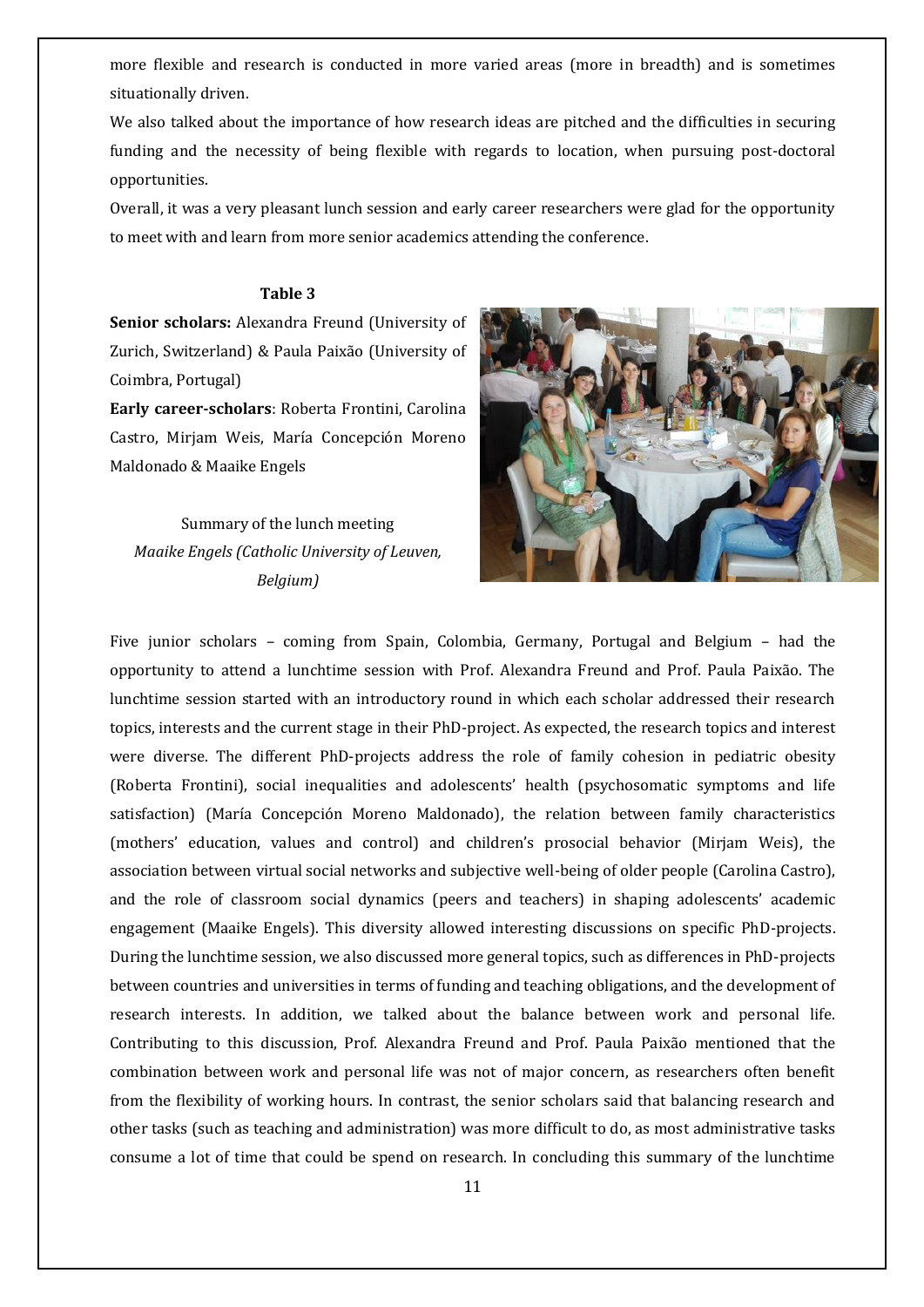session, I think I could speak for every junior scholar at our table, that this lunchtime session provided us with the unique opportunity to connect with senior scholars, who were open, kind, willing to share their experiences, and were inspiring for our future research.

#### **ECDP - Best Poster Award**

During the 17<sup>th</sup> Conference on Developmental Psychology that was held in Braga, Portugal, ERU organized for the second time the Best Poster Award thanks to the substantial support from the Jacobs" Foundation. Among all applications, 22 posters were selected on criteria of novelty, relevance, appropriateness of statistical analyses, visual appearance and nominated for the "ERU Best Poster" Award". The 22 scholars were given a fellowship by the Jacobs Foundation. Young researchers from Albania (Oriola Hamzallari, State University of Tirana), Colombia (Julieth Carolina Castro Morales, National University of Colombia), Germany (Jana Vietze, University of Potsdam), Greece (Stefanos Mastrotheodoros, University of Athens), Italy (Maria Concetta Miranda, University of Naples; Marta Casonato, University of Torino; Pasquale Musso, Univeristy of Palermo), Lithuania (Goda Kaniušonytė, Mykolas Romeris University), Macedonia (Ana Fritzhand, University Ss. Cyril and Methodius), Netherlands (Natasja Van Cittert, Tilburg University), Poland (Ilona Skoczeń, Cardinal Stefan Wyszyński University in Warsaw; Justyna Michalek, University of Warmia and Mazury), Portugal (Nava Naeimi, University of Minho), Romania (Alexandra M. Sabou, Monica Buta, Oana Rebega, Oana Mocan, Babes-Bolyai University), South Africa (Byron G. Adams, University of Johannesburg), Spain (Lucía Jiménez, University of Seville), Turkey (Kerem Alp Usal, Middle East Technical University, Ankara), USA (Amanda Smith, University of Connecticut; Dawn E. England, Arizona State University) gave a five-minute presentation of their work during the session on Thursday, September 10<sup>th</sup>. The audience was captivated by the concise, understandable and fascinating presentations. All fellows contributed to various topics of developmental psychology such as acculturation and identity formation, brain development, cognitive development, emotional development, gender development, moral development, parenthood, psychometrics, social development.



The three winners of the Best Poster Awards were announced by the past ERU president Radosveta Dimitrova (Stockholm University, Sweden), the current president Loes Keijsers (Utrecht University, Netherlands), and Professor Barbara Reichle (Ludwigsburg University, Germany). After the announcement, Professor Barbara Reichle encouraged all the scholars by declaring that they had carried out an outstanding and professional work, and everyone should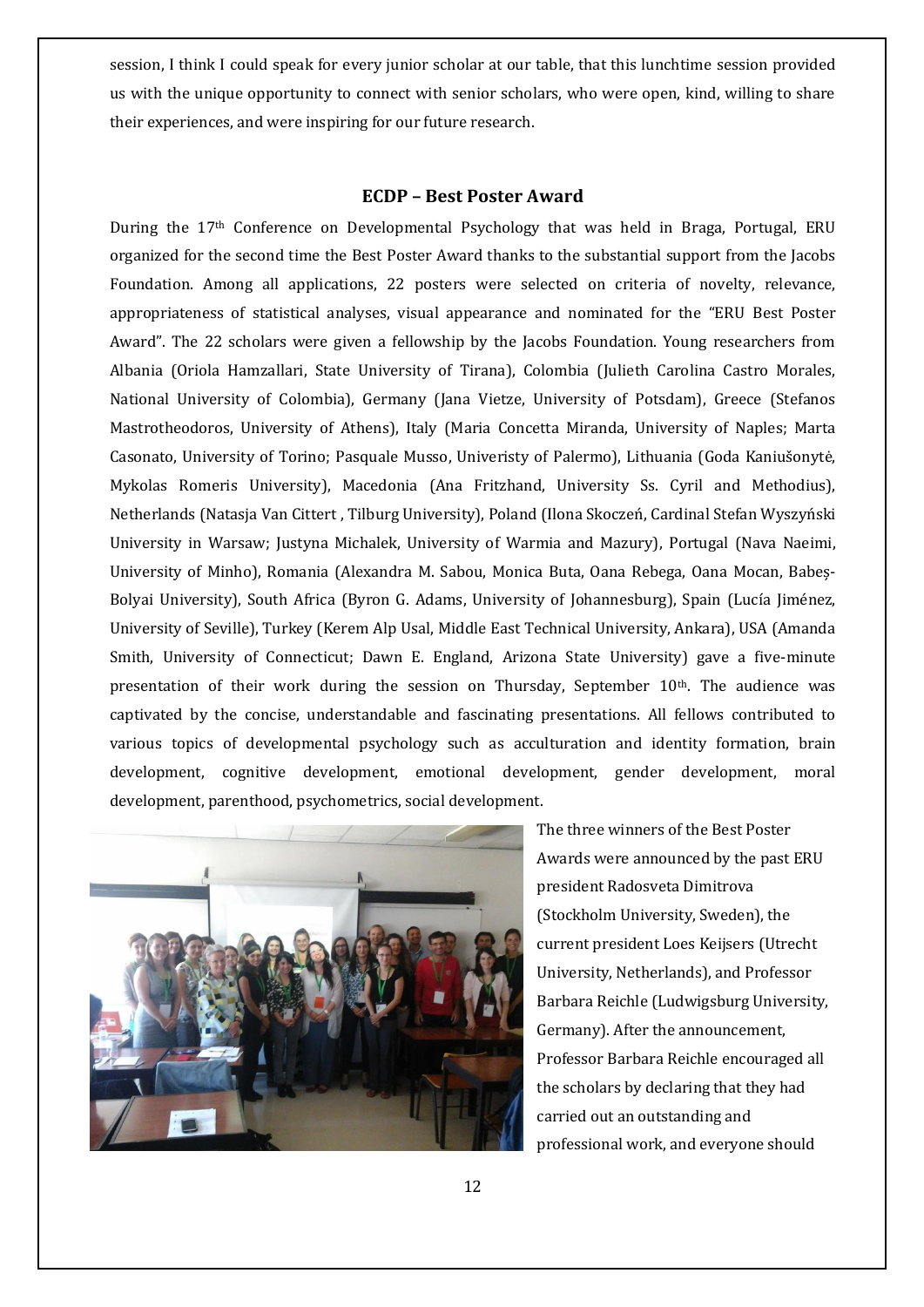feel proud of their work.

We congratulate once again the three early researches: Maria Concetta Miranda (1<sup>st</sup> place), Monica Buta  $(2<sup>nd</sup> place)$ , Amanda Smith  $(3<sup>rd</sup> place)$  for their important accomplishment! The ERU and all 22 fellows express their deep gratitude to the Jacobs Foundation, which made it" possible that all these young scholars from all over Europe and beyond could gather and present their research at the EADP conference. After this great success, we hope that we will be able to organise similar events again during the next EADP conference, which will take place in Utrecht in 2017.

> Oriola Hamzallari, Tirana State University, Albania

#### **ECDP** - Tips from participants presenting their poster

During the Best Poster Award event, all fellows had a very short presentation (the presentation must not exceed 3-4 minutes and could have at maximum 5 slides) of their poster and at the end of this event, the winners of the first three places have been announced. During this pre-conference event, young scholars had the opportunity to summarize their research. In order to make a good poster, it is very important for it to look neat and visually appealing. To do this, we have tried to decrease the amount of text and increase the amount of figures and diagrams. We are more likely to look at a poster if there are more graphs and less text, as we think this is a better way to convey research findings and also facilitate conversations with the poster presenter. We also believe the poster should be very organized with headings designating the Introduction, Methods, Results, and Discussion, and a clear study aim in bold on the poster. These tips are sure to bring a lot of traffic to your poster and bring more opportunities to discuss your research.

The structure of the event was very helpful for all of us. The strict time limit forces to ask yourself, "What is my central message?", and to decide the supportive information with clear and concise statement. To thing how scientific findings can be made accessible for the audience and to exercise new" skills is a great exercise for young researchers.

Moreover, attending this event was a really nice and helpful experience; in fact, it was possible for all candidates to have a moment to describe their work and to create networking with other young researchers of the same field of study. As a whole, we think this was a wonderful conference in a beautiful city. We are extremely grateful to the Jacobs Foundation for making it possible to travel to Portugal. Aside from the wonderful educational experience, it was great to be exposed to a different culture and interact with individuals from around the world. It has been definitely an experience we will never forget.

> Monica Buta, Miranda Maria Concetta, Amanda Smith University of Naples, Italy and The University of Connecticut, USA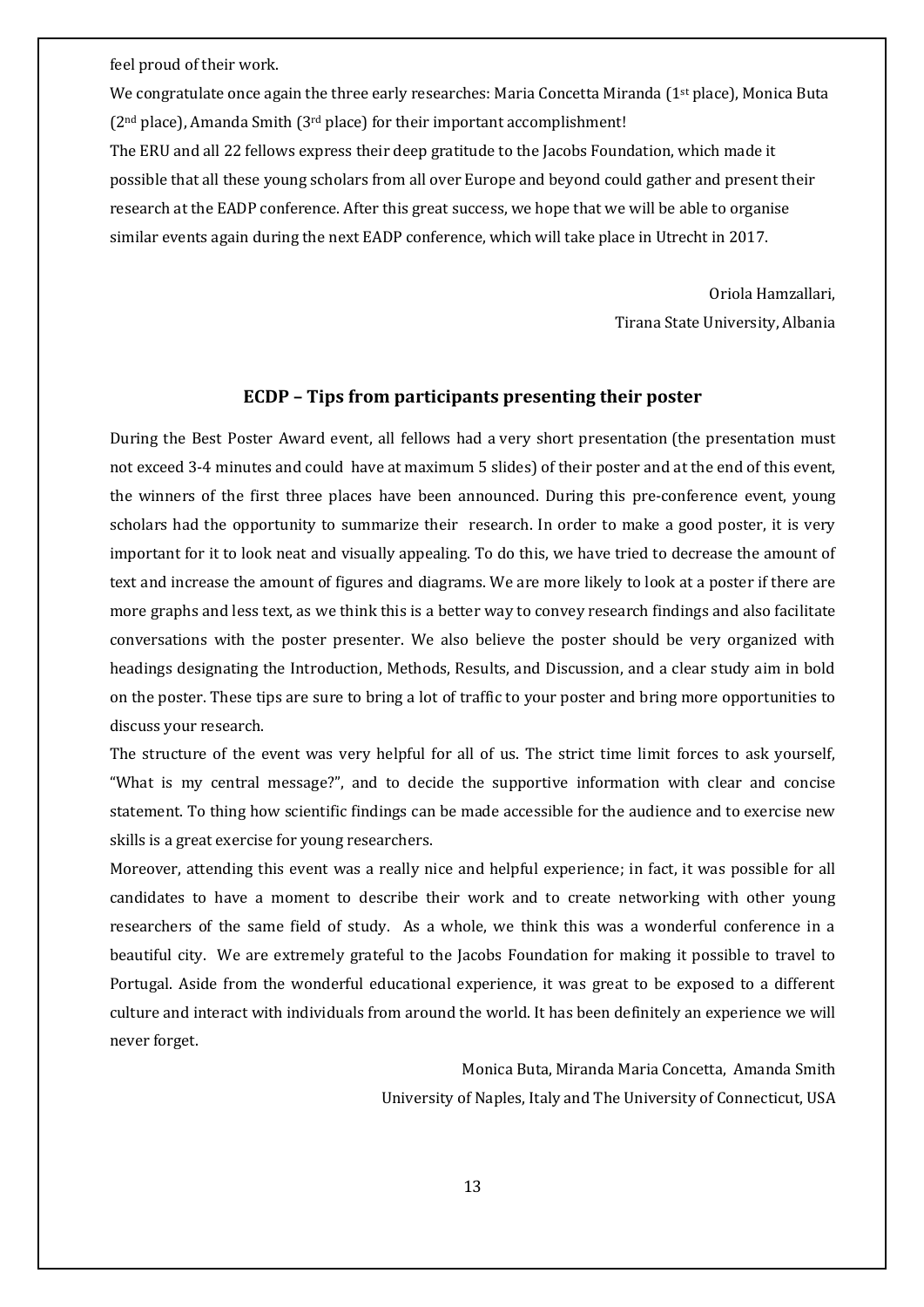### **EADP George Butterworth Young Scientist Award**

For the 5<sup>th</sup> time, the EADP selected a junior member (post PhD) for the George Butterworth Young Scientist Award. I was very happy and proud for having been selected in 2015 on the basis of my thesis "Contextual Conditions for Acculturation and School-Related Outcomes of Early Adolescent Immigrants in Germany", which I completed as part of a joint doctorate at Friedrich Schiller University Jena, Germany, and Tilburg University, Netherlands. The award was handed over to me during the Opening" Ceremony and I was invited to give a Keynote lecture on my PhD and current and future research projects. The award was a great opportunity to attract attention for my work and I was amazed by how many people approached me throughout the conference, not only to congratulate me but also to learn more about my research and exchange about ideas. I am extremely grateful for this opportunity. I would like to especially thank Ana Almeida (University of Minho, Portugal) and the EADP Butterworth Award committee, but also my PhD advisors Peter Noack and Stephan Lessenich (both Friedrich Schiller") University Jena, Germany), and Fons J. R. van de Vijver (Tilburg University, Netherlands), who were always supportive of all my plans and ideas and without whom this great achievement would never have been possible. I would also like to encourage other junior scholars to apply for the award in the coming years. It really is a wonderful opportunity to get recognised as an expert in a particular field and to get known in the EADP community.

Maja Katharina Schachner (University of Potsdam, Germany)

#### **ECDP** – Social events

As one of the original cities of established by the Romans in Portugal, Braga provided a perfect setting for this year's ECDP conference. "The Rome of Portugal" they call it. Rightfully so, as you are surrounded and continuously taken aback by some magnificent historic architecture. While the scientific program was intellectually stimulating, the social program was designed to include the best of the friendly city of Braga and the surrounding region.

The educational and informative pre-conference workshops arranged by the ERU started well, and were followed by the official opening ceremony. Thereafter we made our way to the Rectorate of the University of Minho at *Largo do Paço* for the welcoming reception, where we enjoyed some of the best" *Vino Verde* (Green Wine) and local delicatessen from the region. The evening was topped with the stunning acoustic performance of the *Tuna Universitária do Minho*, a student group of musicians from the university, who provided vibrant renditions of both local and international music. Truly a magnificent welcome and a good sign of things to come.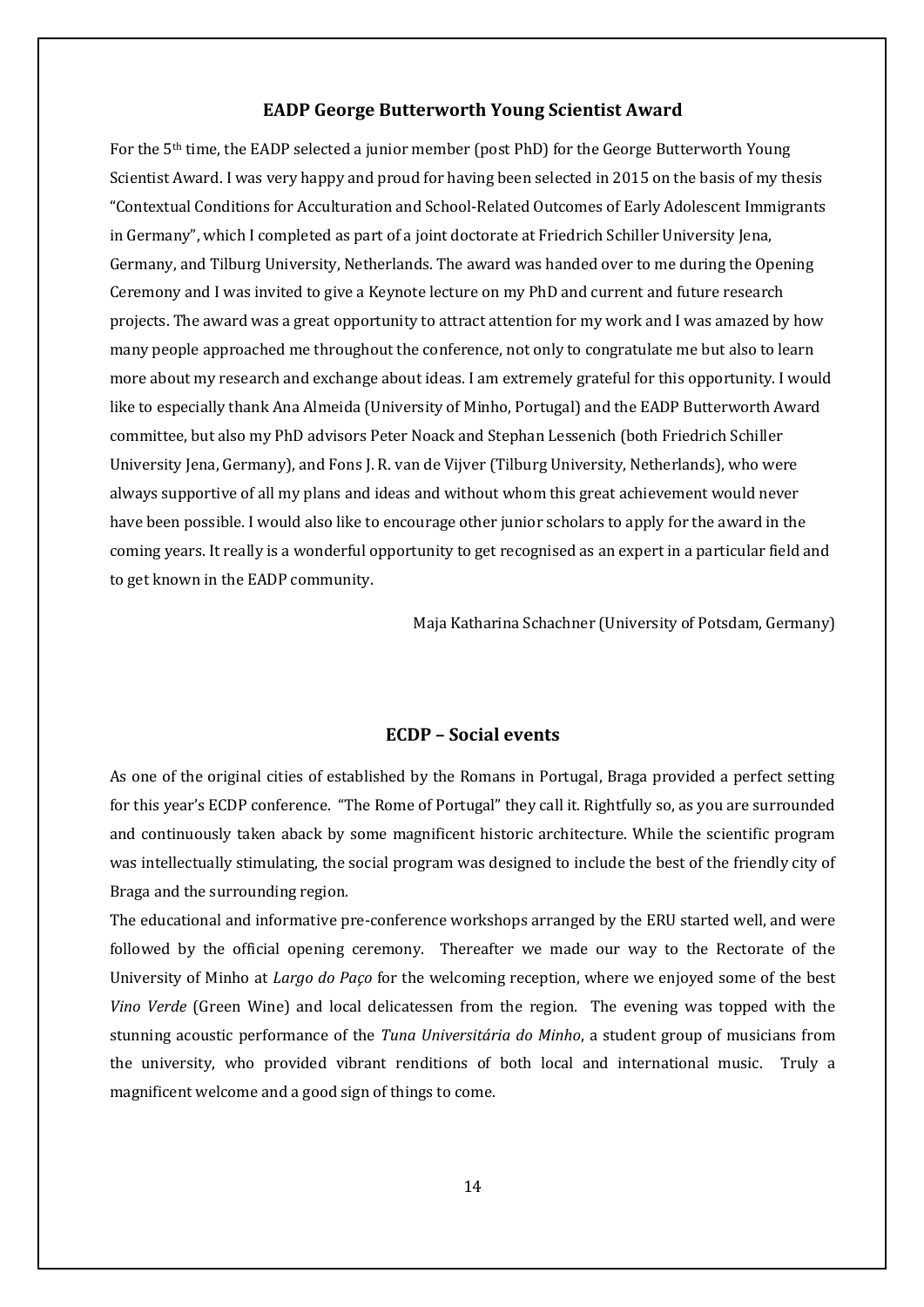

The early evening city tour arranged by conference organizers included some select sights in Braga, such as the Palácio do Raio, built in spectacular Baroque style, the Sé Catedral de Braga, which is a magnificent (mainly) gothic cathedral placed in the city center. The best of Braga was however saved for the conference dinner which took place at *Bom Jesus de Monte* (Good Jesus on the Mount). This Baroque styled Church serves as a sanctuary and is known by its zigzag stairway dedicated to the five senses, depicted by each of the fountains on the way to the top. At the top there is a luscious park that provides beautiful views of Braga and is particularly spectacular at night.

The social program would not have been complete however without the musical stylings provided by an ethnographic Portuguese group who provided traditional song and dance in the university's outdoor amphitheater. Especially arranged by the ERU, it provided an authentic Portuguese experience. Much of the performance was done by the group, but on more than one occasion, we were invited to join in the dance, and were taught some of the intricacies of traditional dancing (not for the weak at heart). With good weather and friendly people all around, the conference stimulated both the scientist and tourist in all. Well Done!!

Byron Adams,

Tilburg University, The Netherlands and University of Johannesburg, South Africa.

#### **ERU presentation at the annual conference of Italian Association of Psychology**

After few days from the great ECDP conference, as national ERU representatives, we have been invited to present the ERU activities and share our experience in a joint talk with colleagues from other international early career association, during the 2015 annual conference of the Italian Association of Psychology (AIP) - Developmental and Educational Psychology Section. The need of identifying opportunities of networking and internationalization experiences is continuously growing within the Italian context, especially for people at the beginning of their career. During the talk there has been a great enthusiasm among doctoral students, post-docs, and researchers attending the session!. We explained who ERU members are; we presented the ERU board, and the opportunities that ERU offers, such as summer/winter schools and writing week. Also, we introduced to Italian colleagues those ERU activities connected with the European Association of Developmental Psychology (EADP), such as pre-